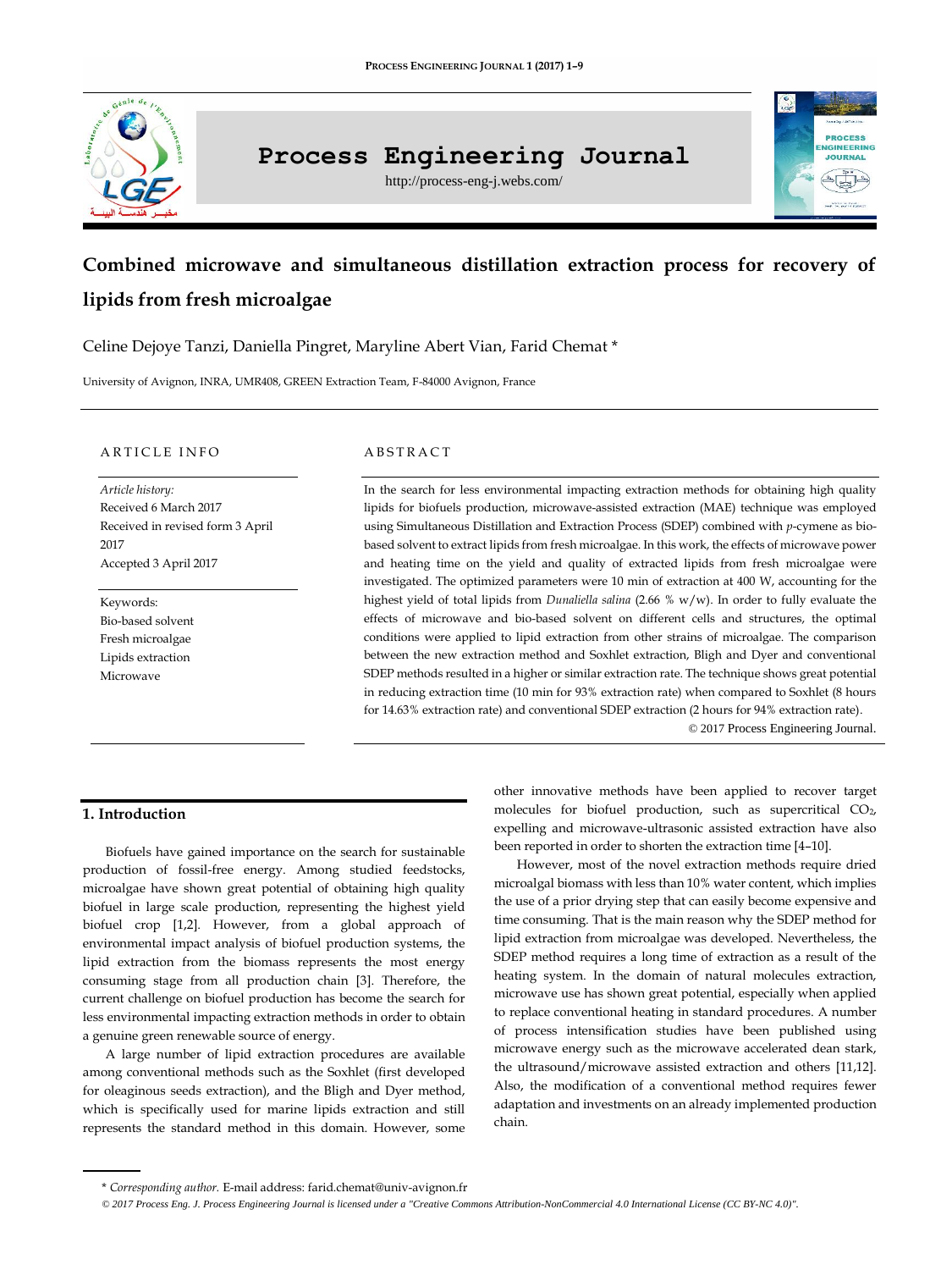Therefore, a new method using microwave to assist the Simultaneous Distillation Extraction Process was developed and applied to four different microalgae strains and optimized. The quality of the obtained extracts was analyzed and compared to three extraction methods.

# **2. Experimental section**

## *2.1. Chemicals and reagents*

Extraction solvent *p*-cymene was of analytical grade and was supplied by Sigma Co. (USA). All other chemicals and organic solvents (methanol, sulfuric acid, NaCl, n-hexane, chloroform, methyl acetate, acetic acid, isopropanol, diethyl ether and KCl) used for the preparation of fatty acid derivatives and HP-TLC analysis were of analytical grade and were purchased from VWR International. Various glassware and SDEP apparatus used in extraction procedures and fatty acid methyl ester preparations were supplied by Legallais (Montferrier-sur-Lez, France).

### *2.2. Microalgae cultivation and harvesting*

All microalgae strains (*Dunaliella salina* and *Nannochloropsis oculata*) were purchased from the Greensea Company (Meze, France). The *Dunaliella salina* strain used in this work is a "sauvage" strain that was grown in natural conditions, in a salt marsh, at ambient temperature with good sunniness under favourable conditions. *Nannochloropsis oculata* was incubated in tubular reactor at ambient temperature under deficiency conditions to obtain a high rate of lipids in the biomass. Each strain was harvested then centrifuged to have a microalgae paste at approximately 20% of dry weight. The biomass was frozen overnight at −20°C and slowly defrosted before each experiment.

#### *2.3. Extraction of lipids*

#### **2.3.1. Determination of the total lipid content**

The total lipid content in the all microalgae species was determined by using chloroform:methanol (1:2 v/v) according to Bligh and Dyer method (1957) [13]. The mixture was agitated during 20 min in an orbital shaker at room temperature. The lipid fraction was then separated and the solvent evaporated under a nitrogen stream. After gravimetry, the total lipid content was calculated as standard for further comparisons and expressed as percentage of dry weight.

#### **2.3.2. Conventional SDEP apparatus and procedure**

For SDEP extraction, 12  $g \pm 0.5$  g with 20% dry weight microalgae paste were placed into a 500 mL round-bottomed flask and dispersed using 100 mL of terpene solvent (*p*-cymene). A modified Dean stark receiver with a 3-way valve was added to the roundbottomed flask and fitted with a condenser. The SDEP procedure allowed elimination of microalgae water, extraction of lipids and elimination of terpene solvent in a single "in situ" step [14]. In the

first step, most of the microalgae water was collected, giving place to the lipid extraction with terpene solvent in the second step and its subsequent elimination (by azeotropic distillation) in steps 3 and 4 by re-introducing water with the 3-way valve to form a binary water-terpene mixture. Terpene solvent was recovered from the water layer by phase separation in the modified Dean stark receiver and the extracted lipids were recovered from the water layer by phase separation in the distillation round-bottomed flask. Extractions were performed in triplicate and the mean values were reported. Lipid extracts were dried under a stream of  $N_2$  and redispersed in solvent for HP-TLC or GC–FID analysis.

# **2.3.3. Simultaneous Distillation and Extraction Process assisted by microwave (SDEP/MW)**

The principle of the new process of SDEP assisted by microwaves is illustrated in Fig. **1**. Microwave-integrated SDEP was performed in a Milestone ETHOS (Milestone, Italy) microwave oven. The multimode microwave reactor has a twin magnetron (2 x 800 W, 2.45 GHz) with a maximum delivered power of 1000 W variable in 10 W increments. Time, temperature, pressure and power were controlled with the "easy WAVE" software package during experiments and the temperature was monitored by an infrared sensor outside the reactor. The flask, the amounts of microalgae and solvent volumes used were the same as the conventional SDEP technique. The solvent used for this study is the *p*-cymene, since it has been recognized as the terpene solvent which allows the best extraction of marine lipid amount other terpene solvents such as limonene and pinene. In order to determine the range of power to be used, a screening process was performed by applying several ranges of power over 10 min. Each experiment was performed in triplicate and mean values were reported.

### **2.3.4. Soxhlet extraction apparatus and procedure**

Since Soxhlet extraction is extensively employed in lipids extraction and is the reference methods for certain matrices, this technique was used on microalgae biomass in order to compare the yield and oil quality to the other used techniques [15]. The cellulose thimble (30 mm  $\times$  80 mm) was weighed and filled with 10 g of dry microalgae (Macherey-Nagel) and then placed in a Soxhlet apparatus. Lipids extraction was carried out over 8h using 300 mL of n-hexane. After the extraction, the major solvent contained in the distillation flask was eliminated with a vacuum rotary evaporator. Extractions were performed in triplicate and the mean values were reported. Lipid extracts were dried under a stream of  $N_2$  and resuspended in solvent for HP-TLC or GC-FID analysis.

#### **2.3.5. Generalization**

To assess the efficiency of the SDEP/MW, another microalgae strain was studied using optimal conditions and results were compared to conventional SDEP, Soxhlet and Bligh and Dyer methods. After extraction, *Nannochloropsis oculata* was analyzed in order to assess the effects of microwave on the cell membrane. All experiments were performed in triplicate.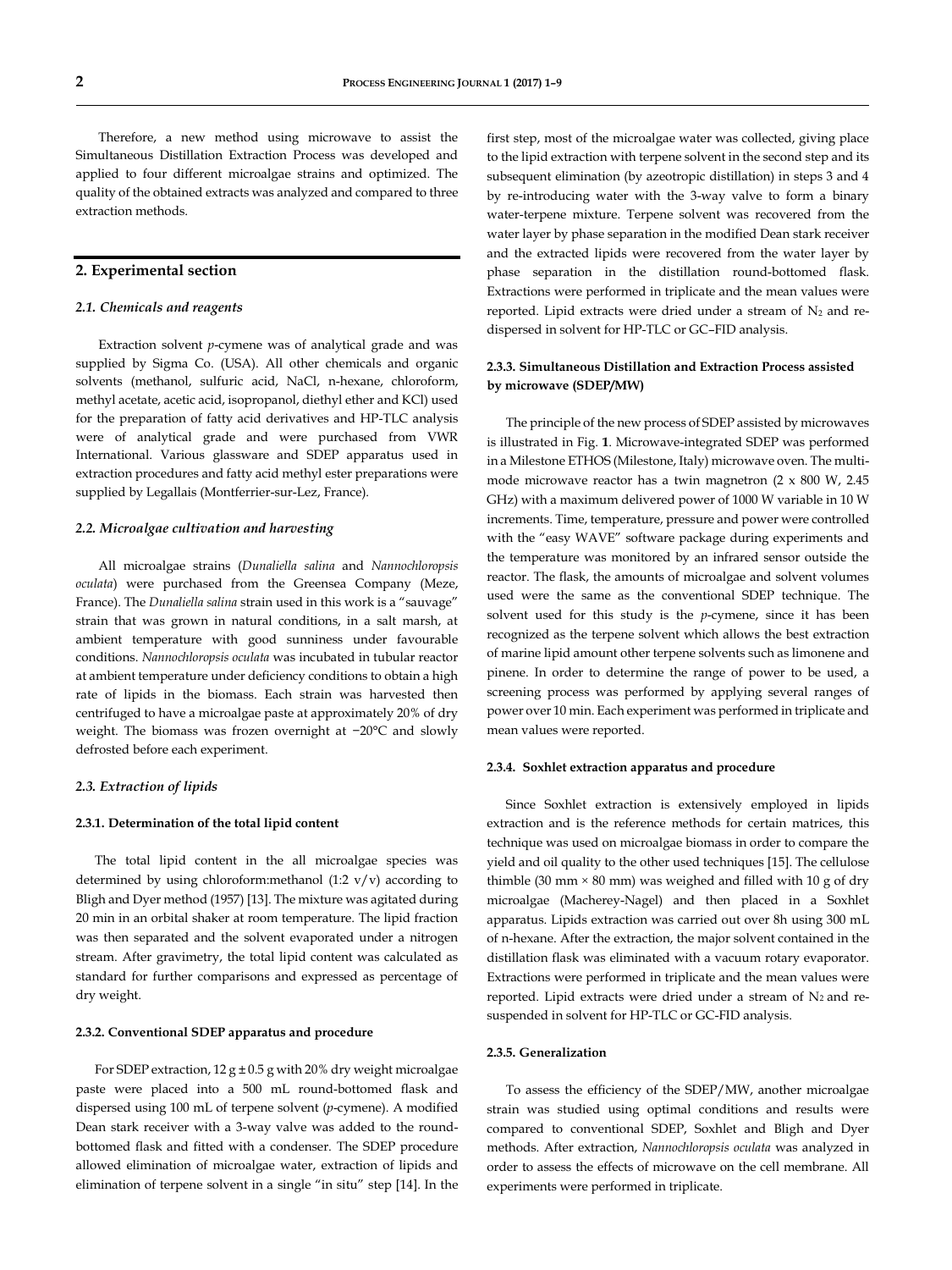#### *2.4. Lipid composition analysis*

# **2.4.1. Qualitative and quantitative analysis of lipids classes (HP-TLC)**

Lipid classes in samples were determined by High Performance Thin-Layer Chromatography (HP-TLC), using a double development chromatography to separate polar and neutral classes. Lipids were detected by charring and quantified using a CAMAG 3TLC scanning densitometer (CAMAG, Muttenz, Switzerland) with identification of the classes against known polar and neutral lipid standards. Lipid extracts were loaded as a spot onto  $20 \times 10$  cm Silica gel 60 F254 HP-TLC plates (Merck KGaA, Darmstadt, Germany) using an ATS 5 automatic TLC sampler (CAMAG, Switerland). The HP-TLC silica gel plates were developed with two mixed solvents in an ADC2 automatic developing chamber (CAMAG, Switerland). The first eluent was a mixture of methyl acetate/isopropanol/chloroform/methanol/KCl (0.25% solution) in a ratio of 25:25:25:10:9  $v/v/v/v/v$  running to a height of 5.5 cm from the origin. And the second eluent was a mixture of nhexane/diethyl ether/glacial acetic acid in a ratio of 80:20:2 v/v/v to a height of 8.5 cm from the origin. After dried, the plate was dipped for 6 seconds in a modified CuSO<sup>4</sup> reagent (20 g CuSO4, 200 mL methanol, 8 mL H<sub>2</sub>SO<sub>4</sub>, and 8 mL H<sub>3</sub>PO<sub>4</sub>), then heated at 141 °C for 30 min on a TLC plate heater and finally scanned using a TLC Scanner 3 with WinCATs software (CAMAG). Lipid classes were identified and quantified against those of corresponding lipid standards.



**Fig. 1 - Simultaneous Distillation Extraction Process assisted by Microwave (SDEP/MW).**

### **2.4.2. Preparation of fatty acids methyl ester (FAMEs)**

FAMEs were prepared from the lipid extract using acidcatalyzed transmethylation as described by Li et al. [16]. 1 mL methanolic sulfuric acid (5%) solution was added to a specific amount of extracted oil. Triheptadecanoin (C17:0 TAG) was used as internal standard. The mixture was then heated during 90 min at 85°C. After, the flask was removed from heat and 1.5 mL of sodium chloride (0.9%) solution and 1 mL of *n*-hexane were added. The flask was closed and shook vigorously during 30 seconds then centrifuged at 4000 rpm during 2 min. A small amount of the organic layer was recovered and transferred to a vial before being injected directly in a gas chromatograph for analysis.

## **2.4.3. FAMEs analysis**

Fatty acids methyl esters were separated, identified and quantified by gas chromatography coupled with flame ionization detector (GC-FID). Analyses were performed by using an Agilent 7820A (Kyoto, Japan) gas chromatograph. The instrument was equipped with a BD-EN14103 capillary column 30 m × 320 µm x 0.25 μm (Agilent) and the velocity of the carrier gas (He) was at 33 cm/s. Injection of 2 µL of the various samples were carried out with a split mode (split ratio 1:20) and the injector temperature was set at 250°C. Oven temperature was initially 50°C for 1 min and then progressed at a rate of 20°C/min from 50°C to 180°C and then increased from 180°C to 230°C at a rate of 2°C/min. The temperature was then held at 230°C over 10 min. FAMEs were identified by retention time and comparison with purified FAME standards (Sigma Co., USA).

# **3. Results and discussion**

In this study, we focused on the potential of the new technique SDEP, which combines the advantages of the conventional SDEP (water distillation and lipid extraction on a single step) and microwave heating (reduction of experiment time). Fig **2**. shows a flowchart of the extractions that we were performed for this work.



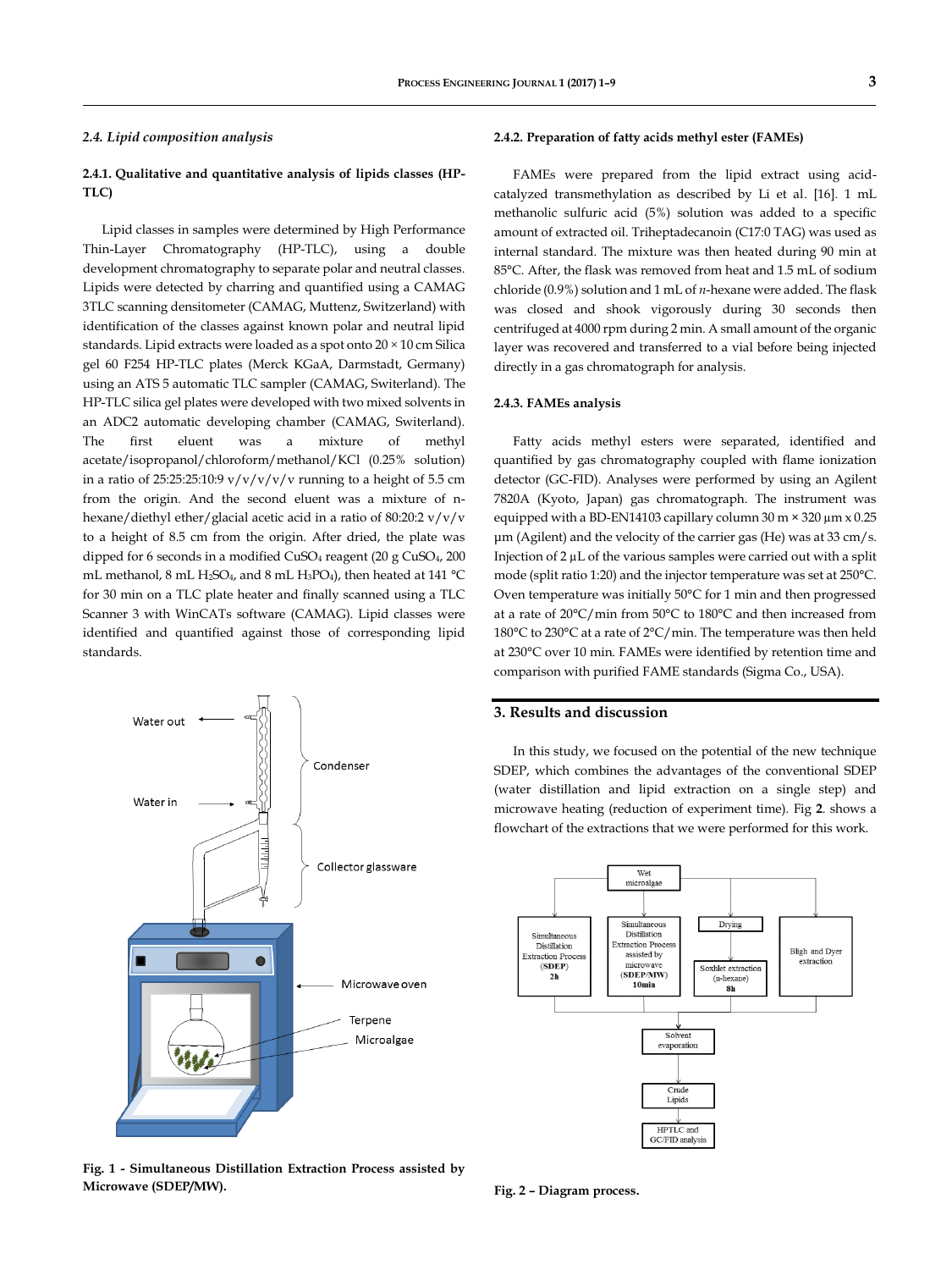## *3.1. Azeotropic distillation kinetics*

Although *p*-cymene presents a low dielectric constant (2.34 at 20°C), this solvent is not fully transparent to microwaves. The azeotropic distillation using SDEP/MW procedure can be divided in four different phases (Fig. **3**). The first phase corresponds to the induction time. During this period, the temperature of the mixture teperne-fresh microalgae increased, even though water could not be recovered. Phase 2 corresponds to the azeotropic distillation of water and during this phase the water is easily removable from the biomass, which corresponds to the majority of microalgae water content (about 80%). During phase 3, the extraction rate is lower, since it corresponds to the extraction of intrinsic water, which is more difficult and takes longer to be removed from the microalgae paste. The lipid extraction starts when the majority of the water is extracted of the biomass. The last step (phase 4) corresponds to the end of water distillation and consequent lipid extraction, represented by a horizontal line on the graph. During this phase, there was no water left in the biomass and therefore *p*-cymene was the only remaining solvent.



**Fig. 3 – Distillation phases and water recovery as a function of time for SDEP/MW.**

## *3.2. Optimization of Microwave Power*

#### **3.2.1. Yield Optimization**

The high affinity between lipids and terpenes solvents allowed the extraction of lipids from wet matrix using the SDEP and SDEP/MW methods. The mean value found for lipid content was 2.82 ± 0.03% for the conventional SDEP, and the results from SDEP/MW were based on percentage of the total yield expected. Table 1 shows the ranges of power used on *Dunaliella salina* in order to determine the optimal microwave power for the SDEP/MW procedure (which was based on the lipid yield). In this table, the results from methods comparison between SDEP/MW, SDEP, Bligh and Dyer, and Soxhlet showed that the highest lipid extraction rates were obtained for SDEP and SDEP/MW (when compared to the Bligh and Dyer reference method) and the Soxhlet method provided

the lowest lipid yield. These results for the Soxhlet extraction can be explained by the reduced diffusivity of *n*-hexane through the cell when compared to terpene solvent. The boiling point of terpenes are substantially higher than *n*-hexane, requiring a higher temperature during the Soxhlet extraction, which can result in a lower viscosity of the aim compounds (lipids) in the matrix and, in consequence, a better diffusion rate of the solutes from the solid phase to the solvent, resulting in the observed lower yield for the Soxhlet procedure.

Regarding conventional SDEP, this method is a time-consuming process (around 2 h) that relies on heat to increase the mass transfer rate from the outside to the inside of the sample matrix. On the other hand, microwave-assisted extraction is a fast extraction process (10 min) that relies on heat from the inside to the outside of the sample matrix, due to the fact that microwave energy can penetrate materials through molecular interaction. Concerning efficiency, the comparison of SDEP/MW with conventional SDEP shows in general that the lipid yields obtained by SDEP/MW were slightly lower than those provided by conventional SDEP and Bligh and Dyer. The lowest power used (100 W) did not allow lipid extraction neither water recovery, since the energy provide was not enough to create the azeotropic mixture required for lipid extraction. From 200 to 400 W, the power applied was sufficient to extract lipids from the biomass and the lipid yield increased with the power. From 500 to 700 W, only 56% of the lipids contained in the microalgae paste were recovered, therefore this range of power showed less effectiveness for lipid extraction. In fact, these powers represent a strong irradiation for the solution volume (paste and solvent). The mixture heats quickly without allow efficient extraction of lipids in the terpene solvent. Thus, 400 W was chosen as the optimal power to be applied in the SDEP/MW, since it resulted in the highest yield.

#### **3.2.2. Extracts Composition**

One of the main aspects of the study here developed was to check if the proposed approach produced degradation of the lipids by the actions of microwaves. With this purpose, the extracts obtained by both SDEP/MW and conventional methods (SDEP, Soxhlet and Bligh and Dyer) were subjected to several chromatographic analysis and few differences due to the extraction system were found.

From the High Performance Thin Layer Chromatography (HP-TLC) analysis, the lipids separation is shown in the plate (Fig. **4**) and monoglycerides, diglycerides, free fatty acids, triglycerides and polar lipids were detected and quantified. The positions of the different glycerides after separation were determined from the relative distance of standards migration. The separation was based on the partition coefficients of the components of the reaction mixture. For all extracts, the distribution of the different lipid classes was obtained as a percentage of total detected areas in the densitometer. The monoglycerides and diglycerides were not found in the extracts; the results indicate that the majority of lipids are neutral, triacylglycerol and free fatty acids. The results of polar lipids quantification showed this class of compounds represents less than 0.1% of extracted lipids of *Dunaliella salina*. Although the TAG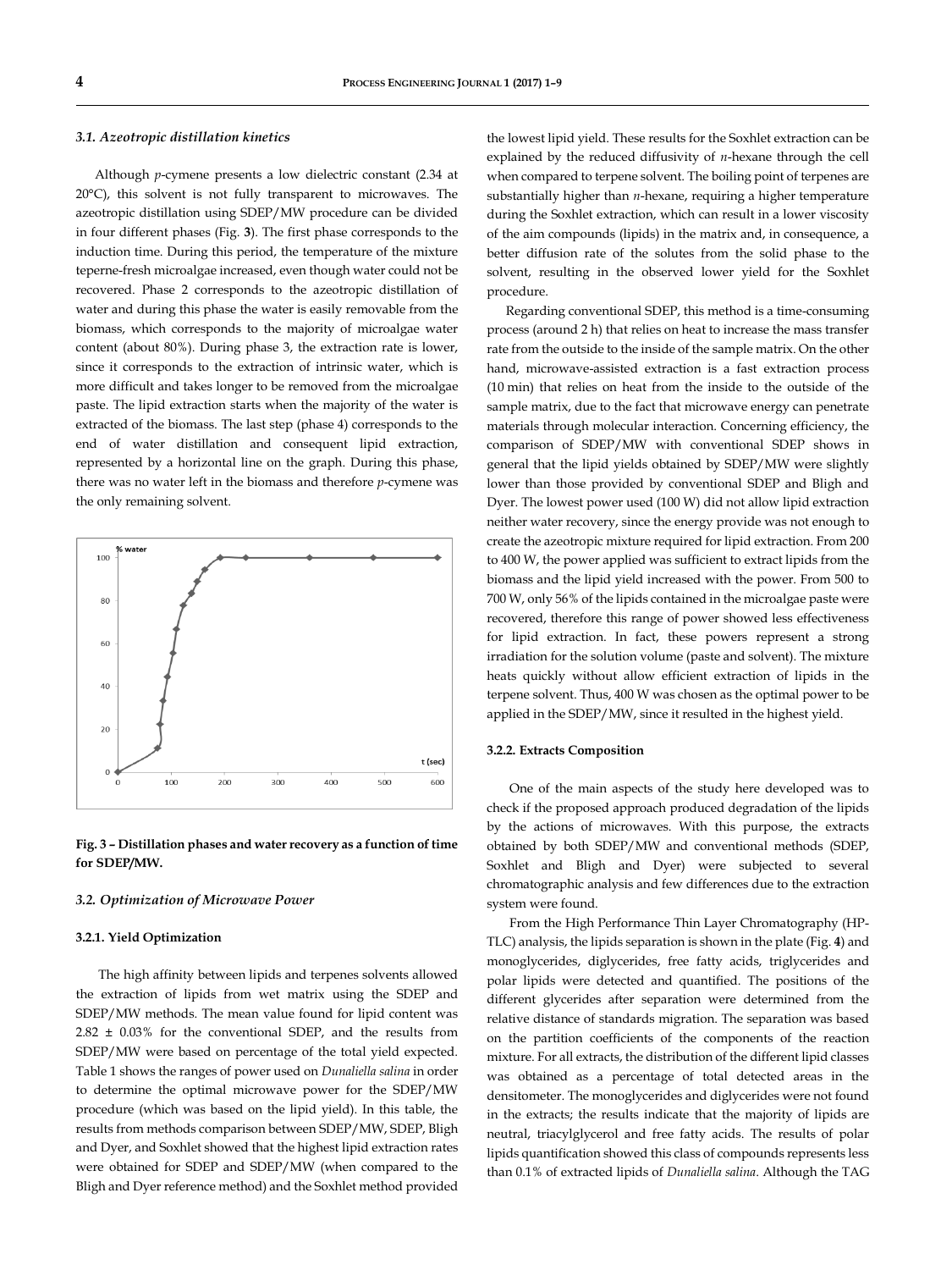

**Fig. 4 – HPTLC plate where the different lipid classes detected can be visualized in extracts from Bligh and Dyer, Soxhlet, conventional SDEP and different ranges of power of SDEP/MW methods.**

proportion is higher for Soxhlet extracts (due to the high affinity between TAG and *n*-hexane solvent), the lipid yield is strongly inferior when compared to the other methods (Bligh and Dyer, SDEP and SDEP/MW) as shown in the Table 1. The comparison of quantified TAG measured by HP-TLC/densitometry for the three remaining extraction methods (Bligh and Dyer, conventional SDEP and SDEP/MW) showed similar amounts for all three methods, although SDEP and SDEP/MW extracts presented a higher concentration in TAG than Bligh and Dyer extracts. In the power optimization for SDEP/MW, 400 W allowed the recovery of the highest TAG proportion.

The fatty acids composition of lipids extracted from *D. salina* using the four methods (Bligh and Dyer, Soxhlet *n*-hexane, SDEP, SDEP/MW) was determined using GC analysis (Table 1). In the lipids extracted from *D. salina*, palmitic (C16:0), oleic (C18:1n9), hexadecatetraenoic (C16:4), linoleic (C18:2n6) and alpha linolenic (C18:3n3) acids were commonly dominant. Fatty acids extracted by Bligh and Dyer, Soxhlet, conventional SDEP and SDEP/MW showed very similar profiles, although Bligh and Dyer method accounted for the highest amounts of PUFAs among the four methods. The lower PUFAs amount in the Soxhlet, conventional SDEP and SDEP/MW methods could be caused by slight degradation due to heating unlike Bligh and Dyer, which is a cold extraction method. The amounts of remaining fatty acids (oleic, linoleic and alpha linolenic acids) extracted by SDEP/MW were very similar to those extracted by SDEP method. The power optimization the lipid yield and profile of fatty acids, 400 W was the most efficient power to extract lipids from *D. salina.*

# *3.3. Generalization*

Another microalgae strain with different cell wall compositions was used in order to assess the efficiency of new SDEP/MW process. Results are summarized in Table 2. *N. oculata* was chosen to represent microalgae, with a cell wall more resistant than *D. salina*.

The comparison of lipid yields obtained from the three methods (Bligh and Dyer, SDEP and SDEP/MW) showed similar results for *N. oculata* (23.78%, 21.45% and 18.20%, respectively), and for *D. salina* (2.86%, 2.82% and 2.66%, respectively). Therefore, the cell wall composition will have a strong impact on the lipid yield, which can depend on the extraction method.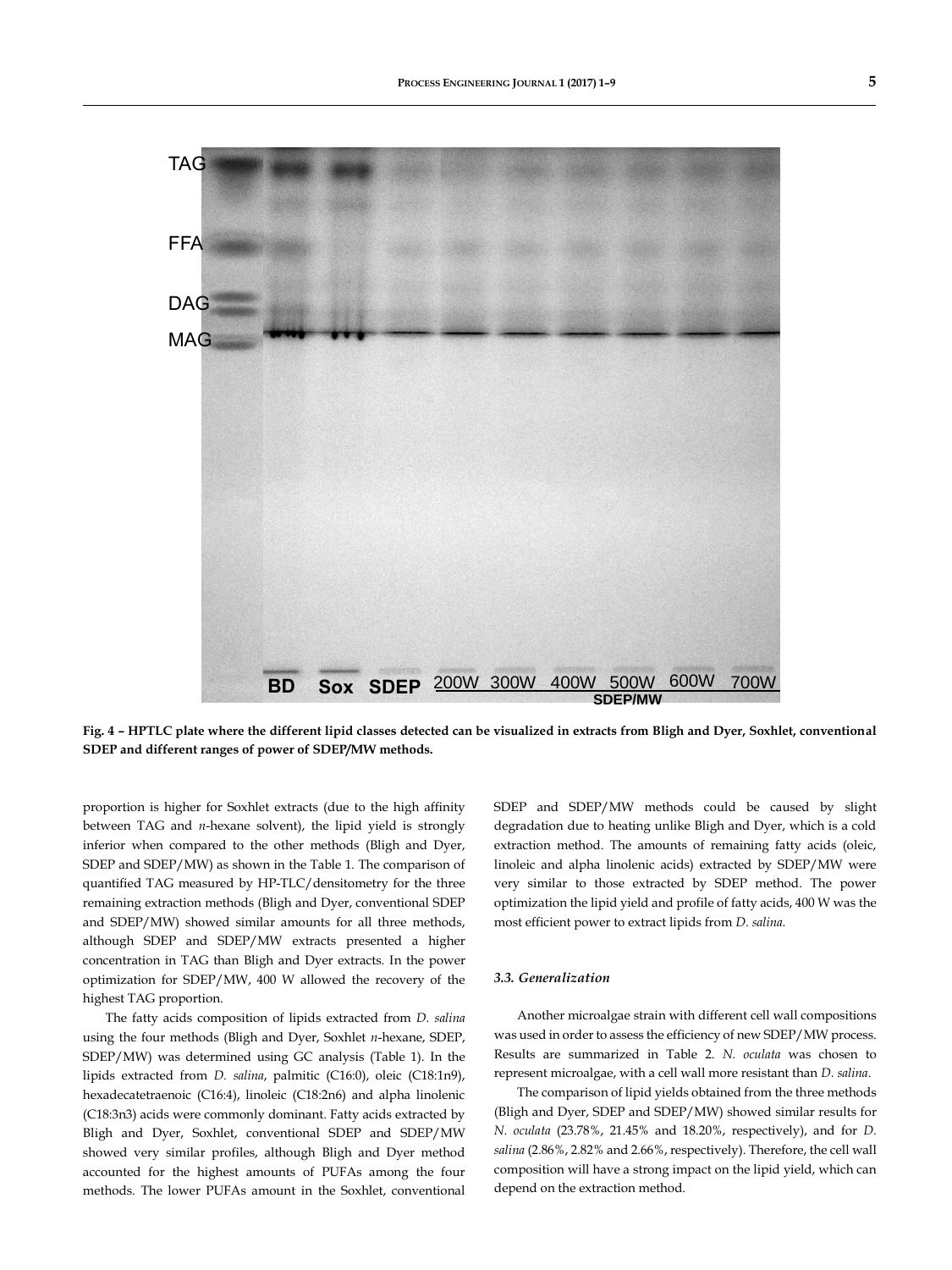

**Fig. 5 – HP-TLC plate where the different lipid classes detected of all screening extracts.TAG Triacylglycerol, FFA Free fatty acids, DAG Diacylglycerol, MAG Monoacylglycerol, BD Bligh and Dyer, SoxSoxhlet.**

The qualitative lipids analysis showed that the fraction of polar compounds is inexistent in *D. salina* and *N. oculata* extracts (Fig. **5**). For *N. oculata*, the Bligh and Dyer method resulted in the highest proportion of TAG among the three methods, while SDEP and SDEP/MW resulted in similar TAG proportions (67.98%, 57.94% and 57.15%, respectively). In this case, it is possible that TAG was degraded in DAG or FFA for SDEP and SDEP/MW. This heterogeneity of results concerning TAG proportion between methods and microalgae strains might be due to degradation of TAG in DAG or FFA and, because of the differences between the strains, the fatty acids might have more or less affinity with the solvents (*p*-cymene, methanol and chloroform).

For quantification and fatty acids profile of different lipid extracts from the different techniques, fatty acids were converted into FAMEs derivatives and analyzed by GC/FID. Identification was thus performed and the relative percentages in peak area of the compounds are presented. Table 2 reports the major identified fatty acids for the extraction of lipids from *N. oculata*. As observed in Table 2, in *N. oculata* strain, palmitic (C16), oleic (C18:1n9), linoleic (C18:2n6) and alpha linolenic (C18:3n3) acids relative percentage were the most predominant. The other compounds identified for

this microalgae were myristic (C14:0), palmitoleic (C16:1n9 and n7), hexadecadienoic (C16:2), hexadecatrienoic (C16:3), stearic (C18:0) and oleic (C18:1n7) acids. All experimental results (Bligh and Dyer, SDEP and SDEP/MW) are in good agreement with the literature data for major fatty acids identification for *N. oculata* [17–21]. The classification of the extracted compounds was here represented in three fractions: SFAs, MUFAs and PUFAs. The main SFAs quantified in extracts were myristic (C14:0) and palmitic (C16:0) acids. Only palmitoleic (C16:1n7) and oleic (C18:1n9) acids were obtained in the MUFA's fraction. The major PUFAs extracted were hexadecadienoic (C16:2), hexadecatrienoic (C16:3), linoleic (C18:2n6), arachidonic (C20:4n6) and eicosapentenoic (C20:5n6) acids. The comparison between extracts obtained using SDEP/MW, conventional SDEP and Bligh and Dyer methods showed the same compounds were extracted with an equivalent relative proportion, which is in good agreement with the literature.

Even though some differences were observed in terms of crude oil due to the high-resistance of cell walls, the SDEP/MW method showed a wide applicability, since it was suitable for lipid extraction in several microalgae strains. Concerning the application of this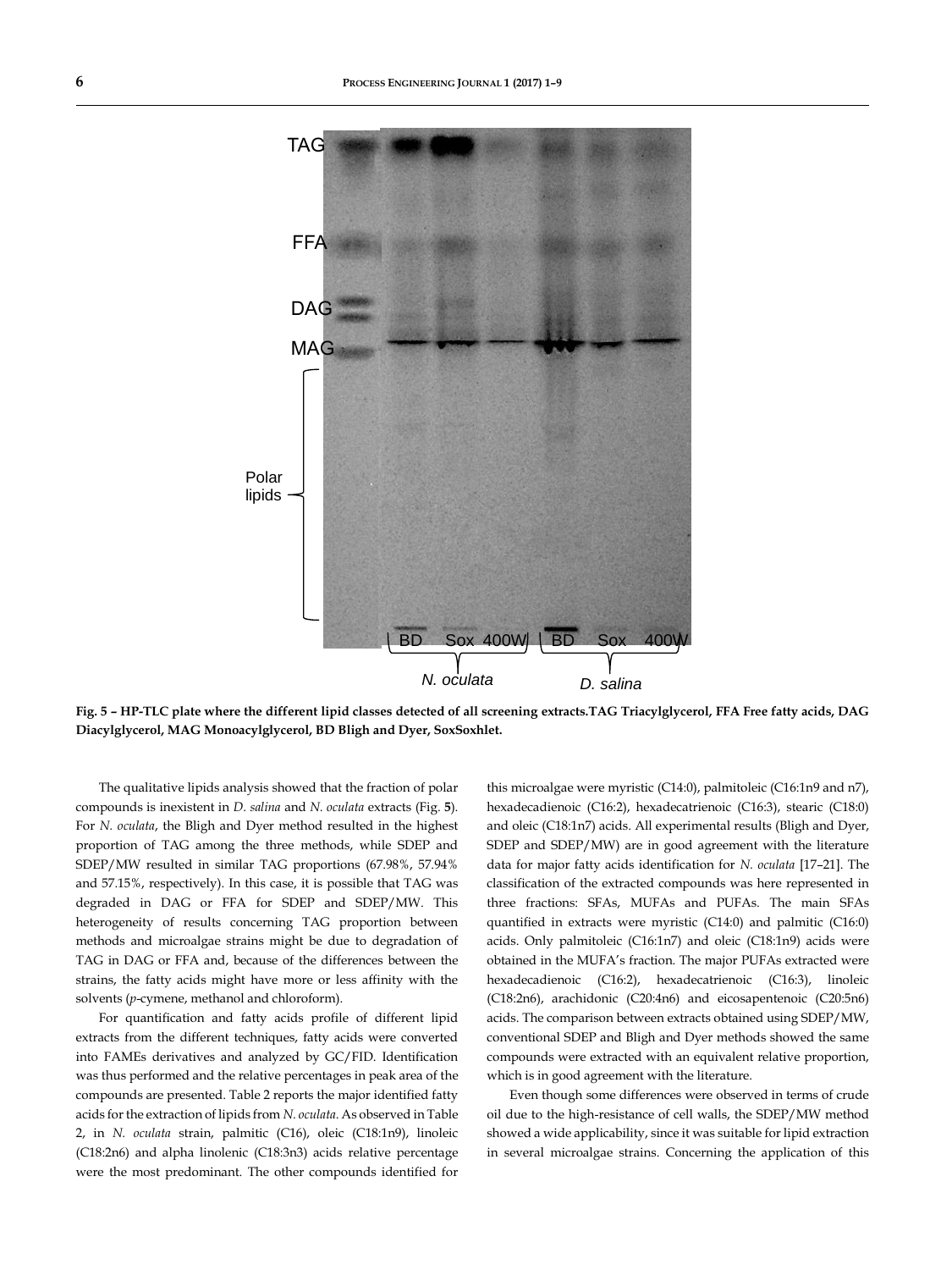|                               | <b>Bligh and</b> |                                   | Conventional     | <b>SDEP/MW</b>   |                  |                  |                  |                  |                  |
|-------------------------------|------------------|-----------------------------------|------------------|------------------|------------------|------------------|------------------|------------------|------------------|
|                               | Dyer             | Soxhlet                           | <b>SDEP</b>      | 200              | 300              | 400              | 500              | 600              | 700              |
|                               |                  |                                   |                  |                  |                  |                  |                  |                  |                  |
| Oil Yield                     |                  |                                   |                  |                  |                  |                  |                  |                  |                  |
| (g/100g of dry matter)        | $2.86 \pm 0.26$  | $0.41 \pm 0.03$                   | $2.82 \pm 0.03$  | $1.81 \pm 0.50$  | $2.38 \pm 0.01$  | $2.68 \pm 0.03$  | $1.88 \pm 0.01$  | $1.9 \pm 0.03$   | $1.80 \pm 0.01$  |
| Lipid Classes Composition (%) |                  |                                   |                  |                  |                  |                  |                  |                  |                  |
| <b>FFA</b>                    | $42.39 \pm 0.03$ | $26.29 \pm 0.27$                  | $39.25 \pm 0.12$ | $47.01 \pm 0.08$ | $41.41 \pm 0.19$ | $36.87 \pm 0.07$ | $42.17 \pm 0.03$ | $42.27 \pm 0.11$ | $38.74 \pm 0.40$ |
| <b>TAG</b>                    |                  | $57.61 \pm 0.12$ $73.71 \pm 0.09$ | $60.75 \pm 0.01$ | $52.99 \pm 0.20$ | $58.59 \pm 0.08$ | $63.13 \pm 0.36$ | $57.83 \pm 0.65$ | $57.73 \pm 0.04$ | $61.26 \pm 0.06$ |
| Fatty Acids Composition (%)   |                  |                                   |                  |                  |                  |                  |                  |                  |                  |
| Saturated                     |                  |                                   |                  |                  |                  |                  |                  |                  |                  |
| C14                           | $0.39 \pm 0.04$  | $1.42 \pm 0.14$                   | $2.33 \pm 0.33$  | $2.63 \pm 0.03$  | $2.47 \pm 0.03$  | $2.40 \pm 0.07$  | $2.41 \pm 0.05$  | $2.43 \pm 0.01$  | $2.15 \pm 0.01$  |
| C16                           | $43.10 \pm 2.99$ | $40.75 \pm 0.51$                  | $40.76 \pm 0.19$ | $46.28 \pm 0.45$ | $40.14 \pm 0.01$ | $39.40 \pm 0.06$ | $40.57 \pm 0.31$ | $41.66 \pm 0.02$ | $40.49 \pm 0.17$ |
| C18                           | $0.70 \pm 0.06$  | $0.93 \pm 0.12$                   | $1.01 \pm 0.02$  | $1.17 \pm 0.06$  | $1.02 \pm 0.03$  | $0.98 \pm 0.02$  | $1.06 \pm 0.01$  | $1.19 \pm 0.01$  | $1.10 \pm 0.03$  |
| Mono-unsaturated              |                  |                                   |                  |                  |                  |                  |                  |                  |                  |
| C16:1n9                       | $0.18 \pm 0.03$  | $0.82 \pm 0.26$                   | $0.64 \pm 0.12$  | $0.92 \pm 0.24$  | $0.96 \pm 0.01$  | $0.86 \pm 0.01$  | $0.94 \pm 0.01$  | $0.91 \pm 0.01$  | $0.95 \pm 0.01$  |
| C16:1 n7                      | $0.22 \pm 0.04$  | $0.57 \pm 0.50$                   | $0.62 \pm 0.07$  | $0.31 \pm 0.17$  | $1.05 \pm 0.01$  | $0.98 \pm 0.01$  | $1.05 \pm 0.01$  | $1.00 \pm 0.01$  | $1.00 \pm 0.01$  |
| C18:1 n9                      | $6.22 \pm 0.30$  | $6.66 \pm 0.13$                   | $7.35 \pm 0.05$  | $8.13 \pm 0.19$  | $7.50 \pm 0.05$  | $7.38 \pm 0.04$  | $7.72 \pm 0.05$  | $7.91 \pm 0.01$  | $7.84 \pm 0.01$  |
| C18:1 n7                      | $0.82 \pm 0.53$  | $1.08 \pm 0.01$                   | $1.05 \pm 0.01$  | $1.14 \pm 0.06$  | $1.10 \pm 0.06$  | $1.08 \pm 0.01$  | $1.15 \pm 0.01$  | $1.17 \pm 0.01$  | $1.13 \pm 0.01$  |
| Poly-unsaturated              |                  |                                   |                  |                  |                  |                  |                  |                  |                  |
| C16:2                         | $0.25 \pm 0.02$  | $0.58 \pm 0.08$                   | $0.72 \pm 0.01$  | $0.77 \pm 0.08$  | $0.81 \pm 0.05$  | $0.84 \pm 0.01$  | $0.82 \pm 0.01$  | $0.88 \pm 0.01$  | $0.87 \pm 0.01$  |
| C16:3                         | $0.51 \pm 0.01$  | $0.95 \pm 0.18$                   | $1.15 \pm 0.01$  | $1.15 \pm 0.20$  | $1.11 \pm 0.01$  | $1.11 \pm 0.01$  | $1.13 \pm 0.01$  | $1.09 \pm 0.01$  | $1.17 \pm 0.01$  |
| C16:4                         | $5.17 \pm 0.57$  | $8.58 \pm 0.23$                   | $8.26 \pm 0.05$  | $7.79 \pm 0.12$  | $8.26 \pm 0.02$  | $8.79 \pm 0.03$  | $7.72 \pm 0.60$  | $6.67 \pm 0.03$  | $6.63 \pm 0.04$  |
| C18:2 n6                      | $8.32 \pm 0.08$  | $7.19 \pm 0.52$                   | $8.48 \pm 0.06$  | $8.49 \pm 0.64$  | $7.98 \pm 0.01$  | $8.12 \pm 0.02$  | $8.06 \pm 0.04$  | $8.17 \pm 0.01$  | $8.52 \pm 0.03$  |
| C18:3 n3                      | $34.11 \pm 3.60$ | $30.47 \pm 1.68$                  | $27.63 \pm 0.10$ | $21.21 \pm 3.37$ | $27.60 \pm 0.02$ | $28.05 \pm 0.09$ | $27.35 \pm 0.13$ | $26.91 \pm 0.02$ | $28.14 \pm 0.28$ |
| $\Sigma$ SFAs                 | 44.19            | 43.10                             | 44.10            | 50.08            | 43.63            | 42.78            | 44.04            | 45.28            | 43.74            |
| <b>ΣMUFAs</b>                 | 7.44             | 9.13                              | 9.66             | 10.50            | 10.61            | 10.30            | 10.86            | 10.99            | 10.92            |
| $\Sigma$ PUFAs                | 49.36            | 47.77                             | 46.24            | 39.41            | 45.76            | 46.91            | 45.08            | 43.72            | 45.33            |

**Table 2 Lipid yield, lipid classes composition and fatty acids composition in function of the microwave power.**

FFA: Free Fatty Acids, TAG: Triacylglycerides, SFAs: Saturated Fatty Acids, MUFA: Mono-unsaturated Fatty Acids, PUFA: Poly-unsaturated Fatty Acid. Tolerance expressed as standard deviation, n = 3

composition and cell wall resistance should be evaluated and an optimization of microwave power should be performed for each microalgae strain. Therefore, this work shows the potential of this innovative technology using SDEP/MW, a more environmentally safer extraction procedure to be applied in the lipid extraction for biofuel production purposes, resulting in a high quality.

# **4. Cost, cleanliness, and safety considerations**

SDEP/MW is proposed as an "environmentally friendly" extraction method suitable for lipid extraction from microalgae. The reduced cost of extraction is clearly advantageous for the proposed SDEP/MW method in terms of energy, solvent used and time. Conventional procedure required an extraction time of 8h for Soxhlet and 2h for SDEP. The SDEP/MW method required heating for 10 min only. The energy required to perform the two extraction methods are, respectively, 8 kWh for Soxhlet (drying biomass, electrical energy for heating and evaporating), 1.05 kWh for conventional SDEP (for drying, heating and evaporating) and 0.6 kWh for SDEP/MW (electrical energy for microwave supply). The power consumption was determined with a Wattmeter at the microwave generator entrance and the electrical heater power supply.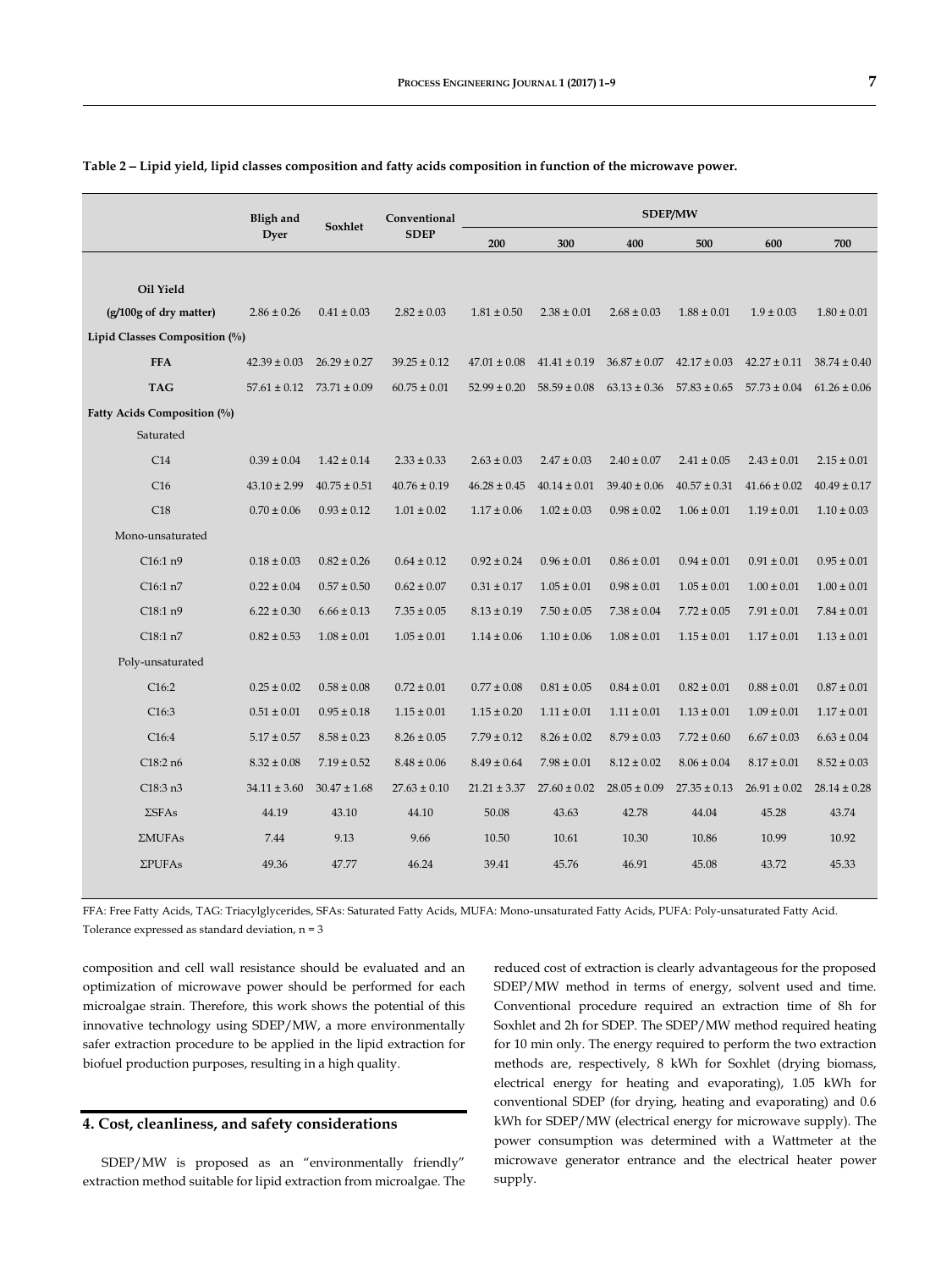|                      |                  | D. salina        |                  | N. oculata       |                                                    |                  |  |  |
|----------------------|------------------|------------------|------------------|------------------|----------------------------------------------------|------------------|--|--|
|                      | <b>BD</b>        | <b>SDEP</b>      | <b>SDEP/MW</b>   | <b>BD</b>        | <b>SDEP</b>                                        | <b>SDEP/MW</b>   |  |  |
| Oil Yield (%)        | $2.86 \pm 0.26$  | $2.82 \pm 0.03$  | $2.66 \pm 0.03$  | $23.78 \pm 2.13$ | $21.45 \pm 2.64$                                   | $18.20 \pm 0.28$ |  |  |
| <b>Lipid class</b>   |                  |                  |                  |                  |                                                    |                  |  |  |
| composition          |                  |                  |                  |                  |                                                    |                  |  |  |
| <b>FFA</b>           | $42.39 \pm 0.09$ | $39.25 \pm 0.07$ | $36.87 \pm 0.32$ |                  | $20.59 \pm 0.10$ 23.75 $\pm 0.07$ 21.04 $\pm 0.87$ |                  |  |  |
| <b>TAG</b>           | $57.61 \pm 0.11$ | $60.75 \pm 0.05$ | $63.13 \pm 0.41$ |                  | 67.98 ±0.05 57.94 ±0.53 57.15 ±0.06                |                  |  |  |
| DAG                  |                  |                  |                  |                  | $11.43 \pm 0.18$ 18.31 $\pm 0.90$ 21.81 $\pm 0.28$ |                  |  |  |
| Other polar lipids - |                  |                  |                  |                  |                                                    |                  |  |  |
| <b>Fatty</b> acids   |                  |                  |                  |                  |                                                    |                  |  |  |
| composition          |                  |                  |                  |                  |                                                    |                  |  |  |
| Saturated            |                  |                  |                  |                  |                                                    |                  |  |  |
| C14                  | $0.39 \pm 0.04$  | $2.31 \pm 0.03$  | $2.40 \pm 0.07$  | $1.20 \pm 0.02$  | $0.72 \pm 0.97$                                    | $1.24 \pm 0.01$  |  |  |
| C16                  | $43.10 \pm 2.99$ | $40.36 \pm 0.19$ | $39.40 \pm 0.06$ |                  | $20.65 \pm 0.09$ 21.69 $\pm 0.03$ 20.32 $\pm 0.04$ |                  |  |  |
| C18                  | $0.70 \pm 0.06$  | $0.99 + 0.02$    | $0.98 \pm 0.02$  | $1.62 \pm 0.05$  | $1.88 \pm 0.09$                                    | $1.57 \pm 0.01$  |  |  |
| Mono-unsaturated     |                  |                  |                  |                  |                                                    |                  |  |  |
| C15:1                |                  |                  |                  |                  |                                                    |                  |  |  |
| C16:1n9              | $0.18 \pm 0.03$  | $0.63 \pm 0.12$  | $0.86 \pm 0.01$  | $1.07 \pm 0.01$  | $1.10 \pm 0.01$                                    | $1.07 \pm 0.01$  |  |  |
| C16:1n7              | $0.22 \pm 0.04$  | $0.61 + 0.07$    | $0.98 \pm 0.01$  | $2.76 \pm 0.02$  | $3.12 \pm 0.05$                                    | $2.98 \pm 0.01$  |  |  |
| C18:1n9              | $6.22 \pm 0.30$  | $7.27 \pm 0.05$  | $7.38 \pm 0.04$  |                  | $27.46 \pm 0.04$ 26.62 $\pm 0.73$ 26.79 $\pm 0.01$ |                  |  |  |
| C18:1n7              | $0.82 \pm 0.53$  | $1.04 \pm 0.01$  | $1.08 \pm 0.01$  | $2.78 \pm 0.02$  | $2.45 \pm 0.15$                                    | $2.46 \pm 0.09$  |  |  |
| Poly-unsaturated     |                  |                  |                  |                  |                                                    |                  |  |  |
| C16:2                | $0.25 \pm 0.02$  | $0.72 \pm 0.01$  | $0.84 \pm 0.01$  | $2.46 \pm 0.01$  | $2.46 \pm 0.03$                                    | $2.48 \pm 0.04$  |  |  |
| C16:3                | $0.51 \pm 0.01$  | $1.14 \pm 0.01$  | $1.11 \pm 0.01$  | $4.76 \pm 0.03$  | $4.74 \pm 0.05$                                    | $5.03 \pm 0.01$  |  |  |
| C16:4                | $5.17 \pm 0.57$  | $8.18 \pm 0.06$  | $8.78 \pm 0.03$  |                  |                                                    |                  |  |  |
| C18:2n6              | $8.32 \pm 0.08$  | $8.40 \pm 0.06$  | $8.12 \pm 0.02$  |                  | $14.70 \pm 0.01$ 15.50 $\pm 0.64$ 14.82 $\pm 0.07$ |                  |  |  |
| C18:3n3              | $34.11 \pm 3.60$ | $27.36 \pm 0.10$ | $28.05 \pm 0.09$ |                  | $20.09 \pm 0.07$ 19.73 $\pm 0.24$ 21.14 $\pm 0.01$ |                  |  |  |
| C20:2n6              |                  |                  |                  |                  |                                                    |                  |  |  |
| C20:3n6              |                  |                  |                  |                  |                                                    |                  |  |  |
| C20:4n6              |                  |                  |                  |                  |                                                    |                  |  |  |
| C20:5n6              |                  |                  |                  |                  |                                                    |                  |  |  |
| $\Sigma$ SFAs        | 44.19            | 43.66            | 42.78            | 23.47            | 24.29                                              | 23.13            |  |  |
| $\Sigma$ MUFAs       | 7.44             | 9.55             | 10.30            | 34.07            | 33.29                                              | 33.30            |  |  |
| <b>&gt;PUFAs</b>     | 48.36            | 45.80            | 46.90            | 42.01            | 42.43                                              | 43.47            |  |  |

**Table 2 Lipid extraction of two microalgae strains by conventional SDEP and SDEP/MW.**

## **5. Conclusion**

For the first time, heating with microwaves was used as an energy source for a rapid heating of the mixture solvent/wet microalgae and in second time for lipid extraction with a SDEP apparatus. The validation of this new procedure has been checked by applying it to lipid extraction from microalgae. The new method has undergone reproducibility when optimal conditions were applied. The efficiency of this new technique SDEP/MW is considerably higher than conventional procedure Soxhlet or SDEP method if short extraction time required, cost and energy used and cleanliness of the process are taken into account. Therefore, SDEP/MW method could be appropriate for lipid extraction in a biodiesel purpose.

# **Acknowledgements**

The authors are grateful for the financial support of the Salinalgue program (FUI-France).

# **REFERENCES**

- [1] A.L. Ahmad, N.H.M. Yasin, C.J. C. Derek, J. K. Lim, Microalgae as a Sustainable Energy Source for Biodiesel Production: A Review. Renewable and Sustainable Energy Reviews 15 (2011) 584–593.
- [2] A. Demirbas, Comparison of Transesterification Methods for Production of Biodiesel from Vegetable Oils and Fats. Energy

Conversion and Management 49 (2008) 125–130.

- [3] L. Lardon, A. He□lias, B. Sialve, J.-P. Steyer, O. Bernard, Life-Cycle Assessment of Biodiesel Production from Microalgae. Environmental Science & Technology 43 (2009) 6475–6481.
- [4] K. Anastasakis, A. B. Ross, Hydrothermal Liquefaction of the Brown Macro-Alga Laminaria Saccharina: Effect of Reaction Conditions on Product Distribution and Composition. Bioresource Technology 102 (2011) 4876–4883.
- [5] P. Biller, R. Riley, A. B. Ross, Catalytic Hydrothermal Processing of Microalgae: Decomposition and Upgrading of Lipids. Bioresource Technology 102 (2011) 4841–4848.
- [6] P. Biller, A. B. Ross, Potential Yields and Properties of Oil from the Hydrothermal Liquefaction of Microalgae with Different Biochemical Content. Bioresource Technology 102 (2011) 215– 225.
- [7] P.D. Patil, V.G. Gude, A. Mannarswamy, P. Cooke, S. Munson-McGee, N. Nirmalakhandan, P. Lammers, S. Deng, Optimization of Microwave-Assisted Transesterification of Dry Algal Biomass Using Response Surface Methodology. Bioresource Technology 102 (2011) 1399–1405.
- [8] P.D. Patil, V.G. Gude, A. Mannarswamy, S. Deng, P. Cooke, S. Munson-McGee, I. Rhodes, P. Lammers, N. Nirmalakhandan, Optimization of Direct Conversion of Wet Algae to Biodiesel under Supercritical Methanol Conditions. Bioresource Technology 102 (2011) 118–122.
- [9] C.-H. Cheng, T.-B. Du, H.-C. Pi, S.-M. Jang, Y.-H. Lin, H.-T. Lee, Comparative Study of Lipid Extraction from Microalgae by Organic Solvent and Supercritical CO2. Bioresource Technology 102 (2011) 10151–10153.
- [10] J.M. Bermúdez Menéndez, A. Arenillas, J.Á. Menéndez Díaz, L. Boffa, S. Mantegna, A. Binello, G. Cravotto, Optimization of Microalgae Oil Extraction under Ultrasound and Microwave Irradiation. Journal of Chemical Technology & Biotechnology, 89 (2014) 1779–1784.
- [11] S. Veillet, V. Tomao, F. Visinoni, F. Chemat, New and Rapid Analytical Procedure for Water Content Determination: Microwave Accelerated Dean–Stark. Analytica Chimica Acta, 632 (2009) 203–207.
- [12] Z. Lianfu, L. Zelong, Optimization and Comparison of Ultrasound/microwave Assisted Extraction (UMAE) and Ultrasonic Assisted Extraction (UAE) of Lycopene from Tomatoes. Ultrasonics Sonochemistry 15 (2008) 731–737.
- [13] E.G. Bligh, W.J. Dyer, A Rapid Method of Total Lipid Extraction and Purification. Biochemistry and Cell Biology 37 (1959) 911–917.
- [14] C. Dejoye Tanzi, M. Abert Vian, F. Chemat, New Procedure for Extraction of Algal Lipids from Wet Biomass: A Green Clean and Scalable Process. Bioresource Technology 134 (2013) 271–275.
- [15] F. Soxhlet, Dinglers' Polyt. J., 232 (1879) 461-465.
- [16] Y. Li, F. Beisson, M. Pollard, J. Ohlrogge, Oil Content of Arabidopsis Seeds: The Influence of Seed Anatomy, Light and Plant-to-Plant Variation. Phytochemistry 67 (2006) 904–915.
- [17] M. Chen, X. Chen, T. Liu, W. Zhang, Subcritical Ethanol Extraction of Lipid from Wet Microalgae Paste of Nannochloropsis Sp. Journal of Biobased Materials and Bioenergy 5 (2011) 385–389.
- [18] C. Crampon, A. Mouahid, S.-A.A. Toudji, O. Lépine, E. Badens, Influence of Pretreatment on Supercritical CO<sub>2</sub> Extraction from Nannochloropsis Oculata. The Journal of Supercritical Fluids 79 (2013) 337–344.
- [19] A. Converti, A.A. Casazza, E.Y. Ortiz, P. Perego, M. Del Borghi, Effect of Temperature and Nitrogen Concentration on the Growth and Lipid Content of Nannochloropsis Oculata and Chlorella Vulgaris for Biodiesel Production. Chemical Engineering and Processing: Process Intensification 48 (2009) 1146–1151.